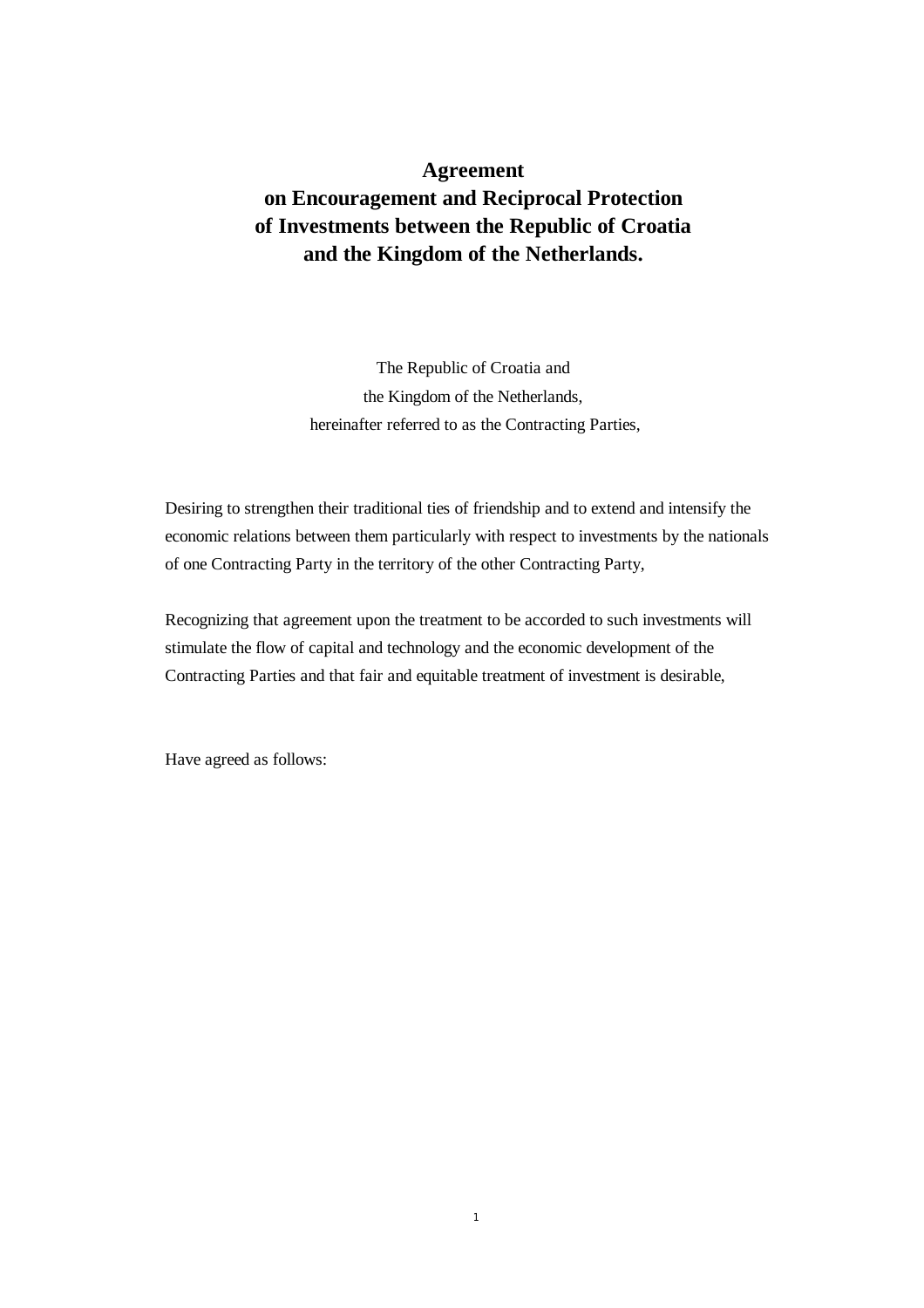For the purposes of this Agreement:

- (a) the term "investments" means every kind of asset and more particularly, though not exclusively:
	- (i) movable and immovable property as well as any other rights in rem in respect of every kind of asset;
	- (ii) rights derived from shares, bonds and other kinds of interests in companies and joint ventures;
	- (iii) claims to money, to other assets or to any performance having an economic value;
	- (iv) rights in the field of intellectual property, technical processes, goodwill and know-how;
	- (v) rights granted under public law or under contract, including rights to prospect, explore, extract and win natural resources.
- (b) the term "nationals" shall comprise with regard to either Contracting Party:
	- (i) natural persons having the nationality of that Contracting Party;
	- (ii) legal persons constituted under the law of that Contracting Party;
	- (iii) legal persons not constituted under the law of that Contracting Party but controlled, directly or indirectly, by natural persons as defined in (i) or by legal persons as defined in (ii).

(c) the term 'territory' means:

(i) with respect to the Republic of Croatia the territory of the Republic of Croatia as well as those maritime areas adjacent to the outer limit of the territorial sea including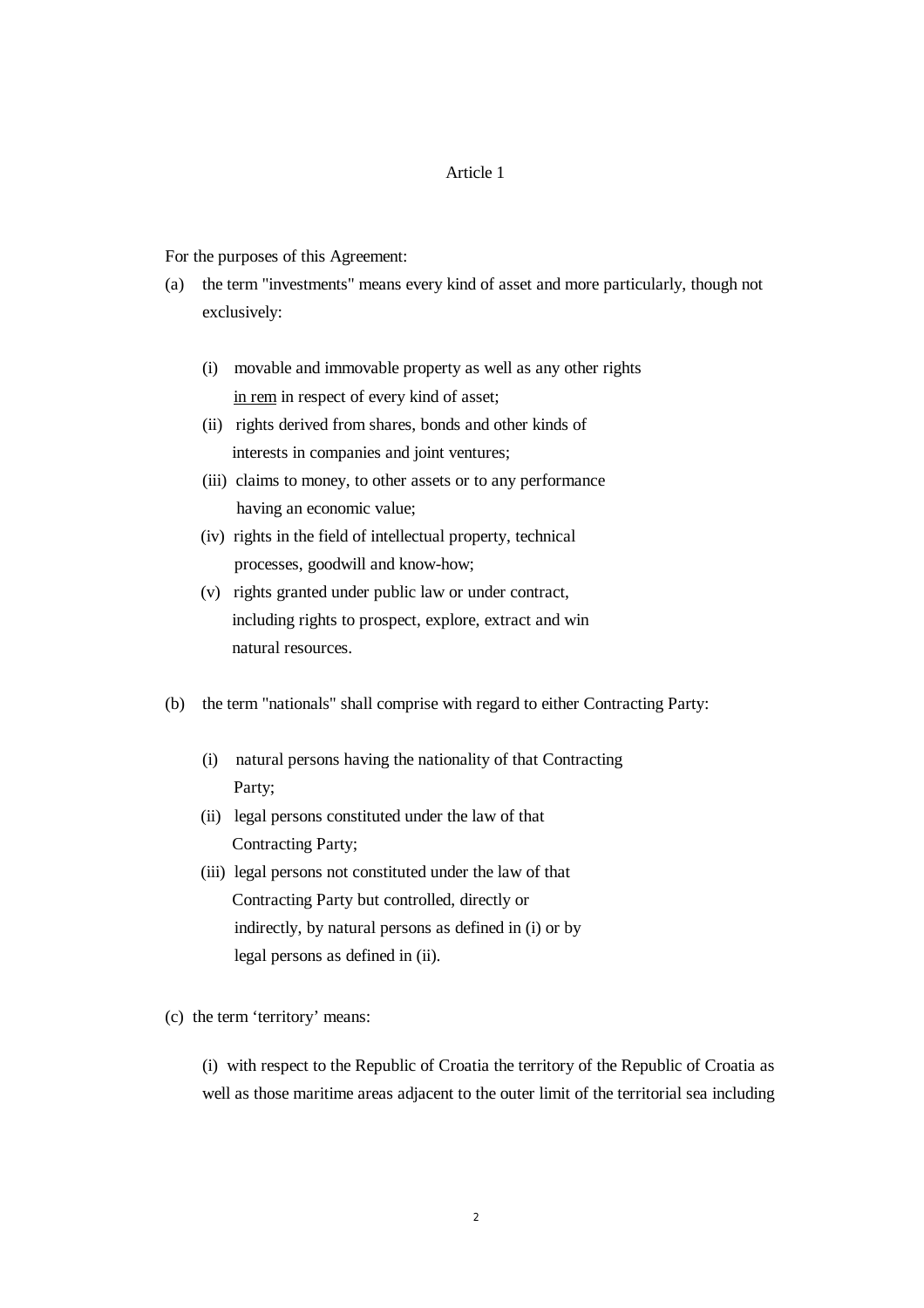the seabed and subsoil over which the Republic of Croatia exercises sovereign rights and jurisdiction in accordance with international law;

(ii) with respect to the Netherlands the term "territory" includes any area adjacent to the territorial sea which, under the laws of the Netherlands, and in accordance with international law, is the exclusive economic zone or continental shelf of the Netherlands, in which it exercises jurisdiction or sovereign rights.

## Article 2

Either Contracting Party shall, within the framework of its laws and regulations, promote economic cooperation through the protection in its territory of investments of nationals of the other Contracting Party. Subject to its right to exercise powers conferred by its laws or regulations, each Contracting Party shall admit such investments.

# Article 3

- (1) Each Contracting Party shall ensure fair and equitable treatment of the investments of nationals of the other Contracting Party and shall not impair, by unreasonable or discriminatory measures, the operation, management, maintenance, use, enjoyment or disposal thereof by those nationals. Each Contracting Party shall accord to such investments full physical security and protection.
- (2) More particularly, each Contracting Party shall accord to such investments treatment which in any case shall not be less favourable than that accorded either to investments of its own nationals or to investments of nationals of any third State, whichever is more favourable to the national concerned.
- (3) If a Contracting Party has accorded special advantages to nationals of any third State by virtue of agreements establishing customs unions, economic unions, monetary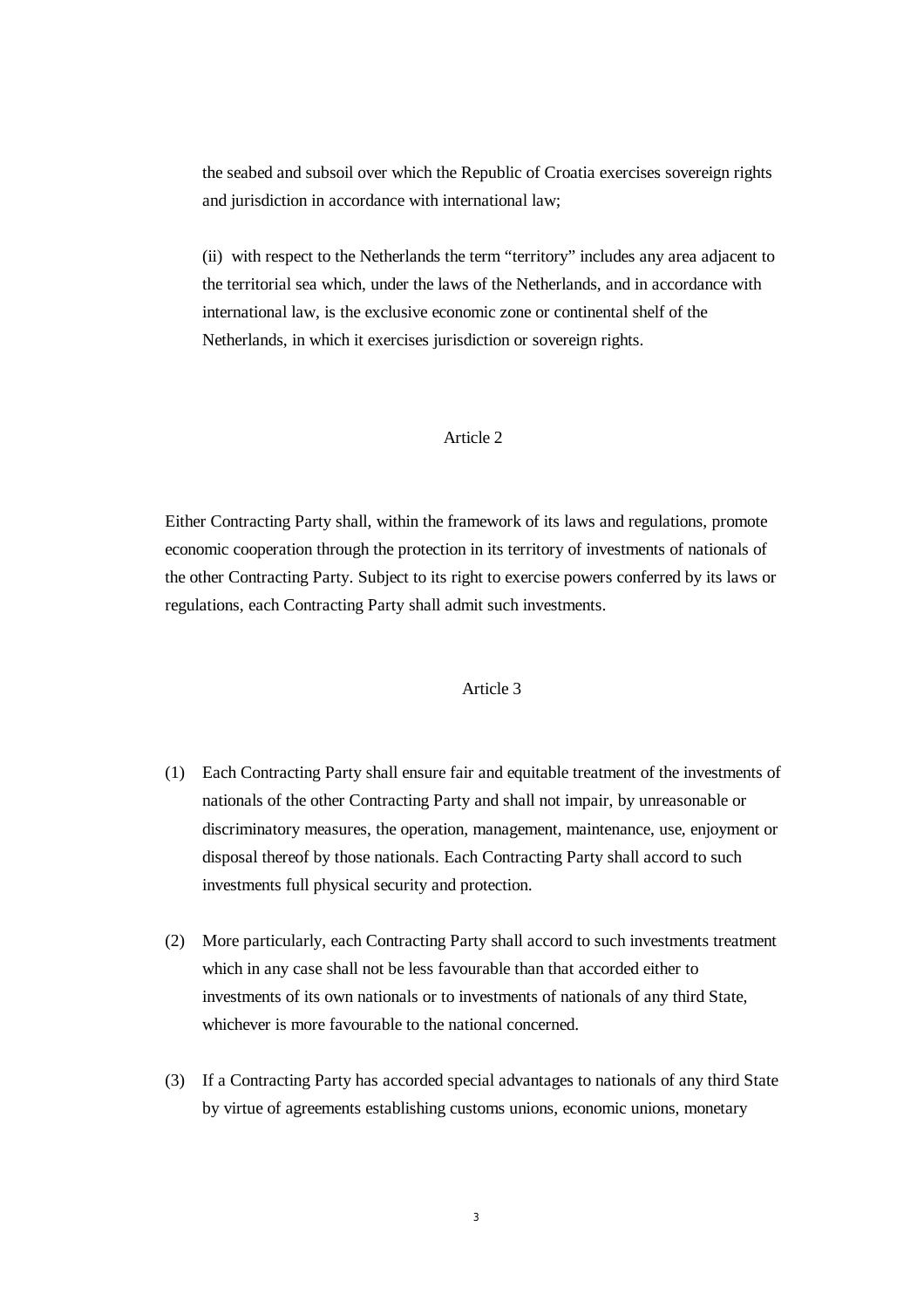unions or similar institutions, or on the basis of interim agreements leading to such unions or institutions, that Contracting Party shall not be obliged to accord such advantages to nationals of the other Contracting Party.

- (4) Each Contracting Party shall observe any obligation it may have entered into with regard to investments of nationals of the other Contracting Party.
- (5) If the provisions of law of either Contracting Party or obligations under international law existing at present or established hereafter between the Contracting Parties in addition to the present Agreement contain a regulation, whether general or specific, entitling investments by nationals of the other Contracting Party to a treatment more favourable than is provided for by the present Agreement, such regulation shall to the extent that it is more favourable prevail over the present Agreement.

# Article 4

With respect to taxes, fees, charges and to fiscal deductions and exemptions, each Contracting Party shall accord to nationals of the other Contracting Party who are engaged in any economic activity in its territory, treatment not less favourable than that accorded to its own nationals or to those of any third State that are in the same circumstances, whichever is more favourable to the nationals concerned. For this purpose, however, there shall not be taken into account any special fiscal advantages accorded by that Contracting Party:

- a) under an agreement for the avoidance of double taxation; or
- b) by virtue of its participation in a customs union, economic union or similar institution; or
- c) on the basis of reciprocity with a third State.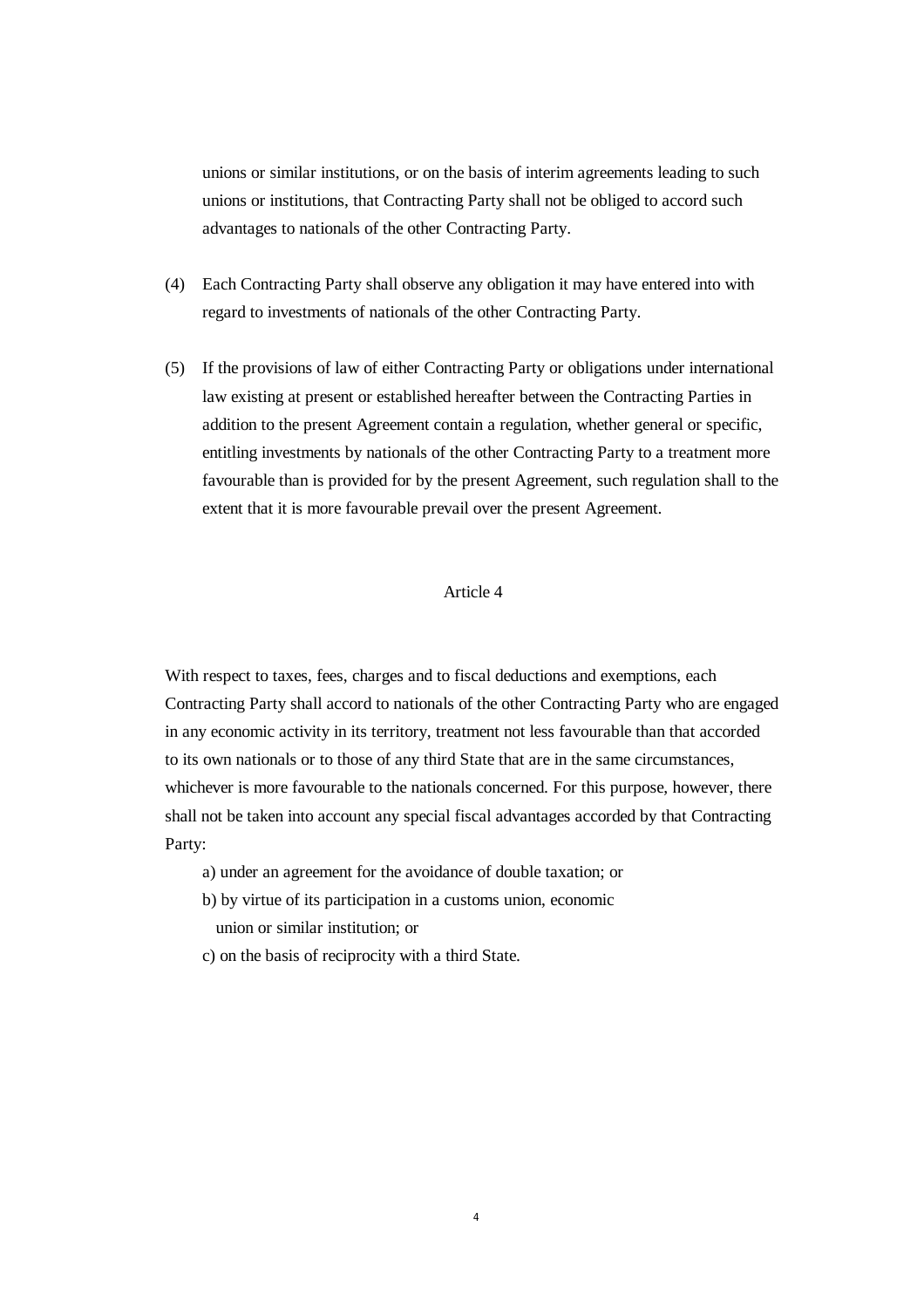The Contracting Parties shall guarantee that payments relating to an investment may be transferred. The transfers shall be made in a freely convertible currency, without restriction or delay. Such transfers include in particular though not exclusively:

- a) profits, interest, dividends and other current income;
- b) funds necessary
	- (i) for the acquisition of raw or auxiliary materials, semi fabricated or finished products, or
	- (ii) to replace capital assets in order to safeguard the continuity of an investment;
- c) additional funds necessary for the development of an investment;
- d) funds in repayment of loans;
- e) royalties or fees;
- f) earnings of natural persons;
- g) the proceeds of sale or liquidation of the investment;
- h) payments arising under Article 7.

#### Article 6

Neither Contracting Party shall take any measures depriving, directly or indirectly, nationals of the other Contracting Party of their investments unless the following conditions are complied with: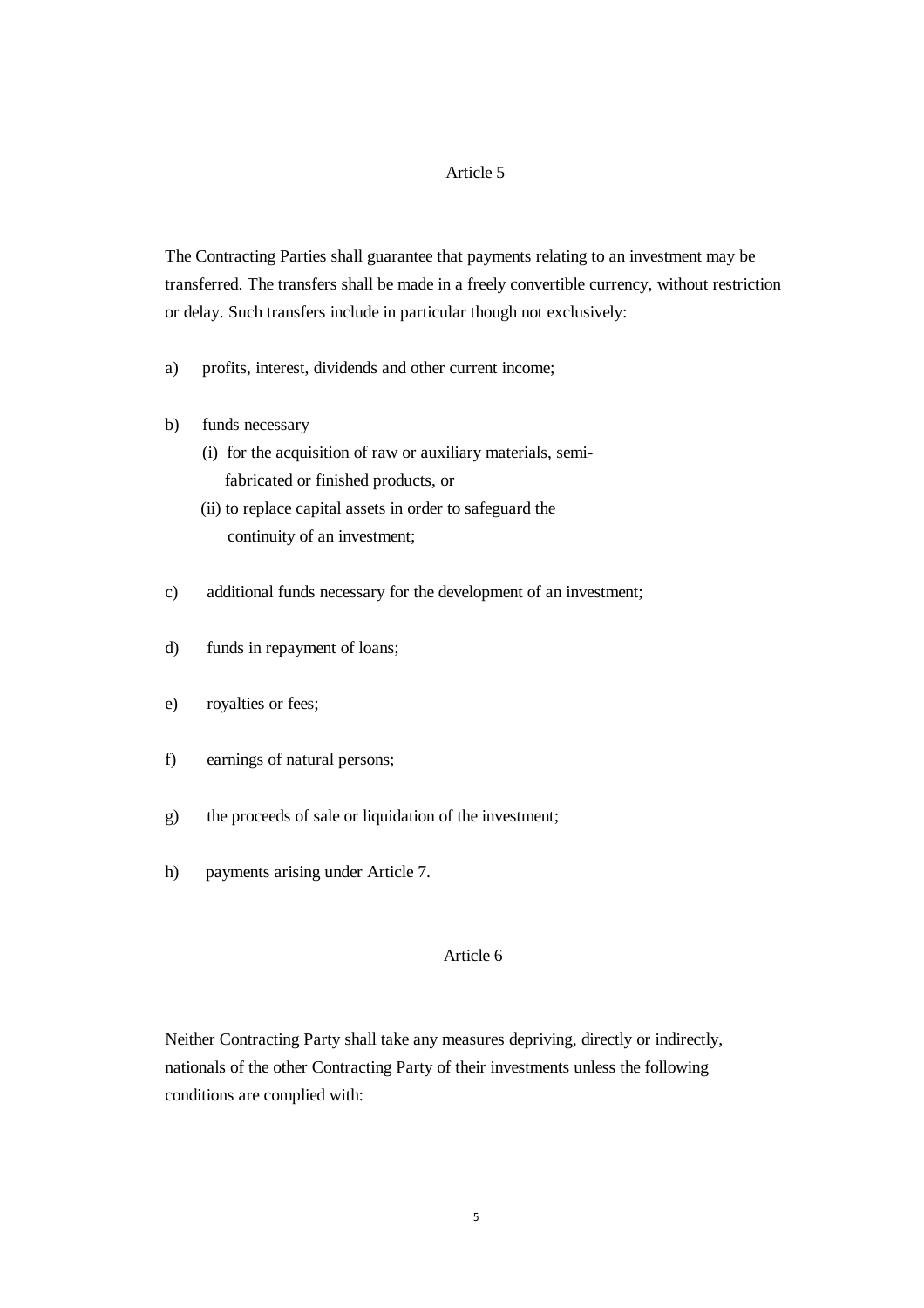- a) the measures are taken in the public interest and under due process of law;
- b) the measures are not discriminatory or contrary to any undertaking which the Contracting Party which takes such measures may have given;
- c) the measures are taken against just compensation. Such compensation shall represent the genuine value of the investments affected, shall include interest at a normal commercial rate until the date of payment and shall, in order to be effective for the claimants, be paid and made transferable, without delay, to the country designated by the claimants concerned and in the currency of the country of which the claimants are nationals or in any freely convertible currency accepted by the claimants.

Nationals of the one Contracting Party who suffer losses in respect of their investments in the territory of the other Contracting Party owing to war or other armed conflict, revolution, a state of national emergency, revolt, insurrection or riot shall be accorded by the latter Contracting Party treatment, as regards restitution, indemnification, compensation or other settlement, no less favourable than that which that Contracting Party accords to its own nationals or to nationals of any third State, whichever is more favourable to the nationals concerned.

#### Article 8

If the investments of a national of the one Contracting Party are insured against noncommercial risks or otherwise give rise to payment of indemnification in respect of such investments under a system established by law, regulation or government contract any subrogation of the insurer or re-insurer or Agency designated by the one Contracting Party to the rights of the said national pursuant to the terms of such insurance or under any other indemnity given shall be recognized by the other Contracting Party.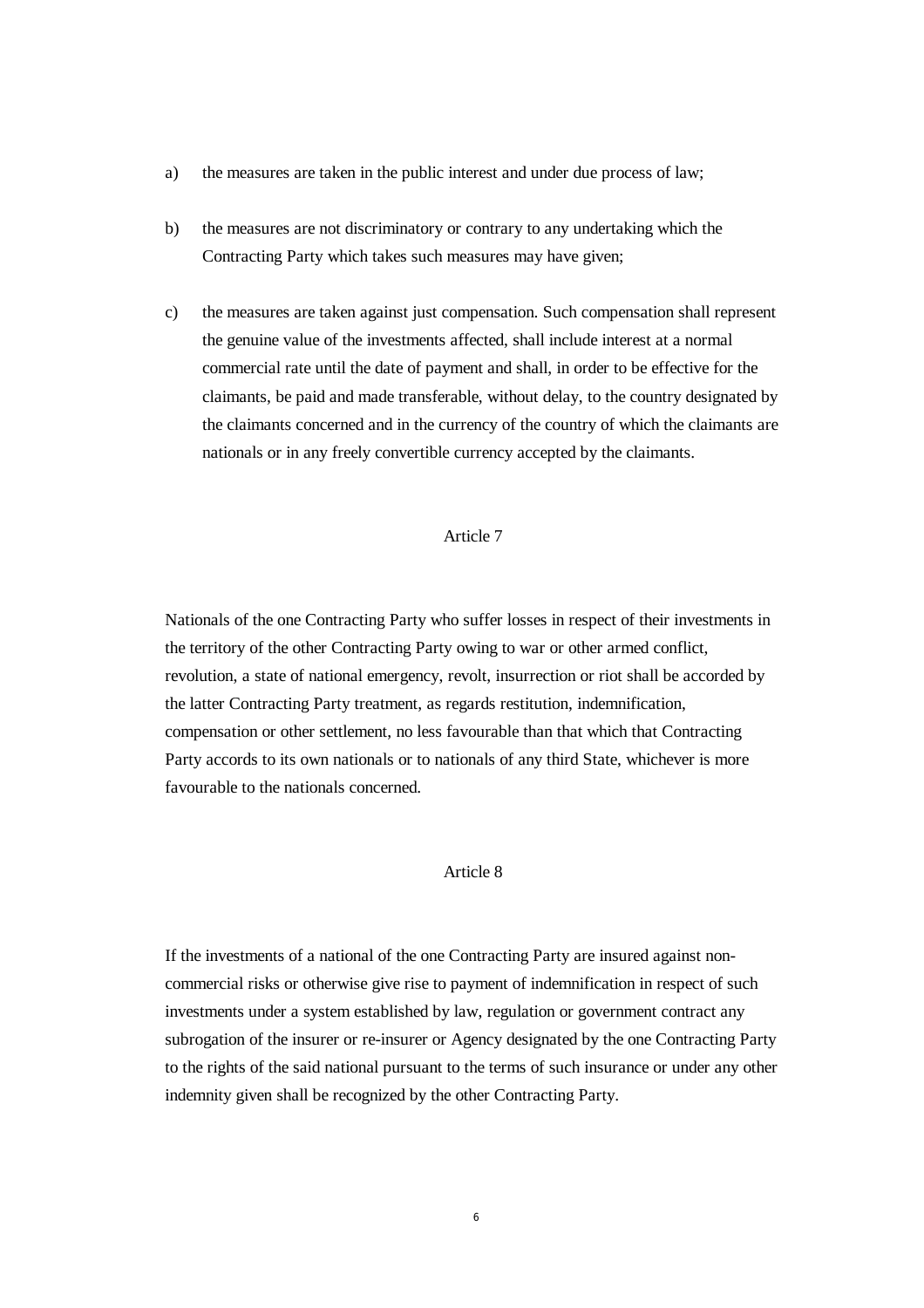1. Disputes between one Contracting Party and a national of the other Contracting Party concerning an obligation of the former under this agreement in relation to an investment of the latter, shall at the request of the national concerned be submitted to the International Centre for Settlement of Investment Disputes, for settlement by arbitration or conciliation under the Convention on the Settlement of Investment Disputes between States and Nationals of other States, opened for signature at Washington on 18 March 1965.

2. As long as the Republic of Croatia has not become a Contracting State of the Convention as mentioned in paragraph 1 of this Article, disputes as referred to in that paragraph shall be submitted to the International Centre for Settlement of Investment Disputes under the Rules Governing the Additional Facility for the Administration of Proceedings by the Secretariat of the Centre (Additional Facility of Rules).

3. Each Contracting Party hereby gives its unconditional consent to the submission of disputes as referred to in Paragraph 1 of this Article to international arbitration in accordance with the provisions of this Article.

4. A legal person which is a national of one Contracting Party and which before such a dispute arises is controlled by nationals of the other Contracting Party shall in accordance with Article 25 (2) (b) of the Convention for the purpose of the Convention be treated as a national of the other Contracting Party.

Article 10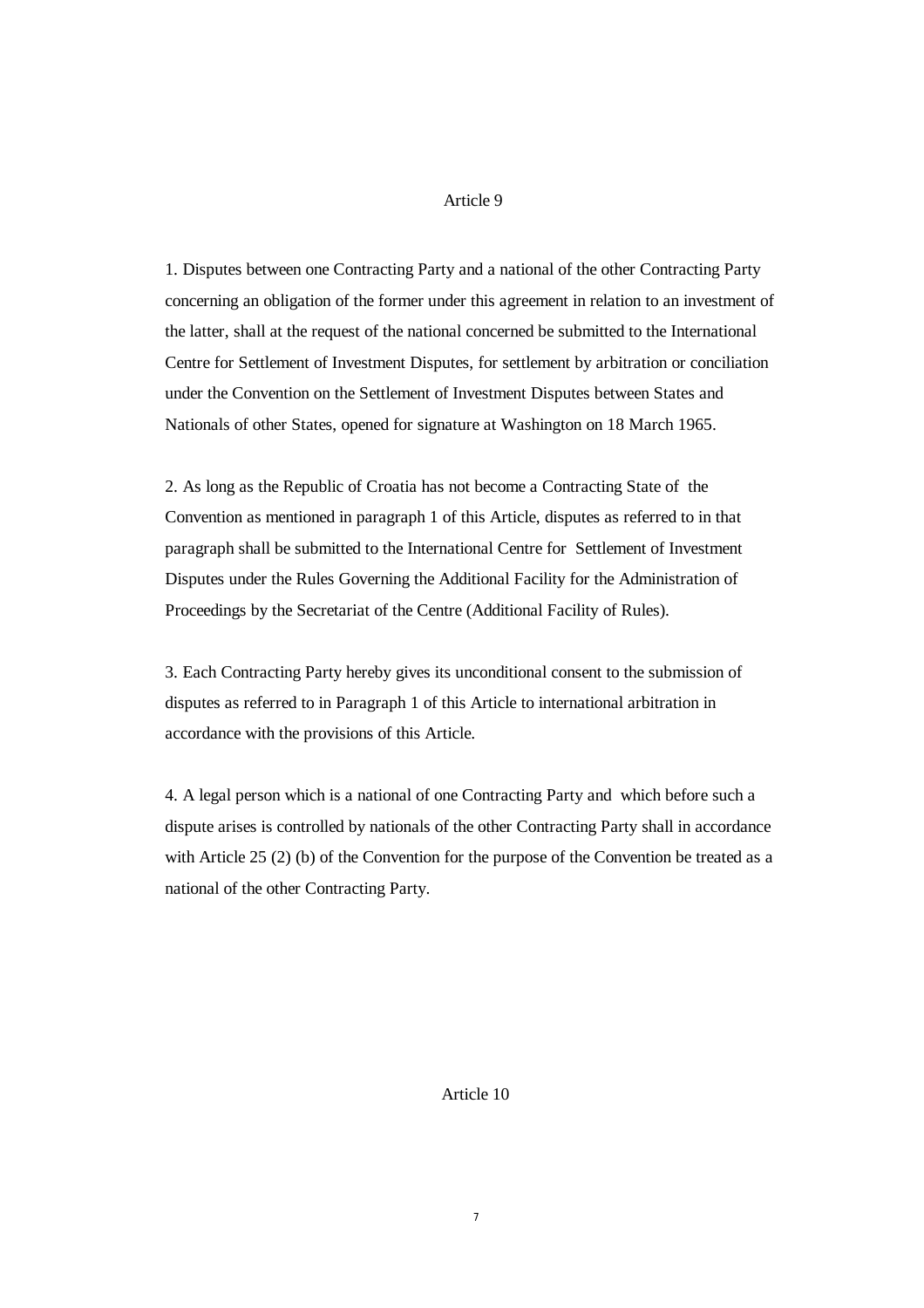The present Agreement shall apply to investments, made in the territory of one of the Contracting Parties, in accordance with its legislation, by investors of the other Contracting Party prior to as well as after the entry into force of the present Agreement. The present Agreement shall however not be applicable to disputes concerning investments which are subject of a dispute settlement procedure under the Agreement on the Protection of Investments between the Socialist Federal Republic of Yugoslavia and the Kingdom of the Netherlands of 16 February 1976. In that case the latter Agreement shall continue to apply to these investments, as far as it concerns the disputes referred to, until a final settlement for these disputes has been reached.

## Article 11

Either Contracting Party may propose the other Contracting Party that consultations be held on any matter concerning the interpretation or application of the Agreement. The other Contracting Party shall accord sympathetic consideration to the proposal and shall afford adequate opportunity for such consultations.

# Article 12

(1) Any dispute between the Contracting Parties concerning the interpretation or application of the present Agreement, which cannot be settled within a reasonable lapse of time by means of diplomatic negotiations, shall, unless the Contracting Parties have otherwise agreed, be submitted, at the request of either Contracting Party, to an arbitral tribunal, composed of three members. Each Contracting Party shall appoint one arbitrator and the two arbitrators thus appointed shall together appoint a third arbitrator as their chairman who is not a national of either Contracting Party.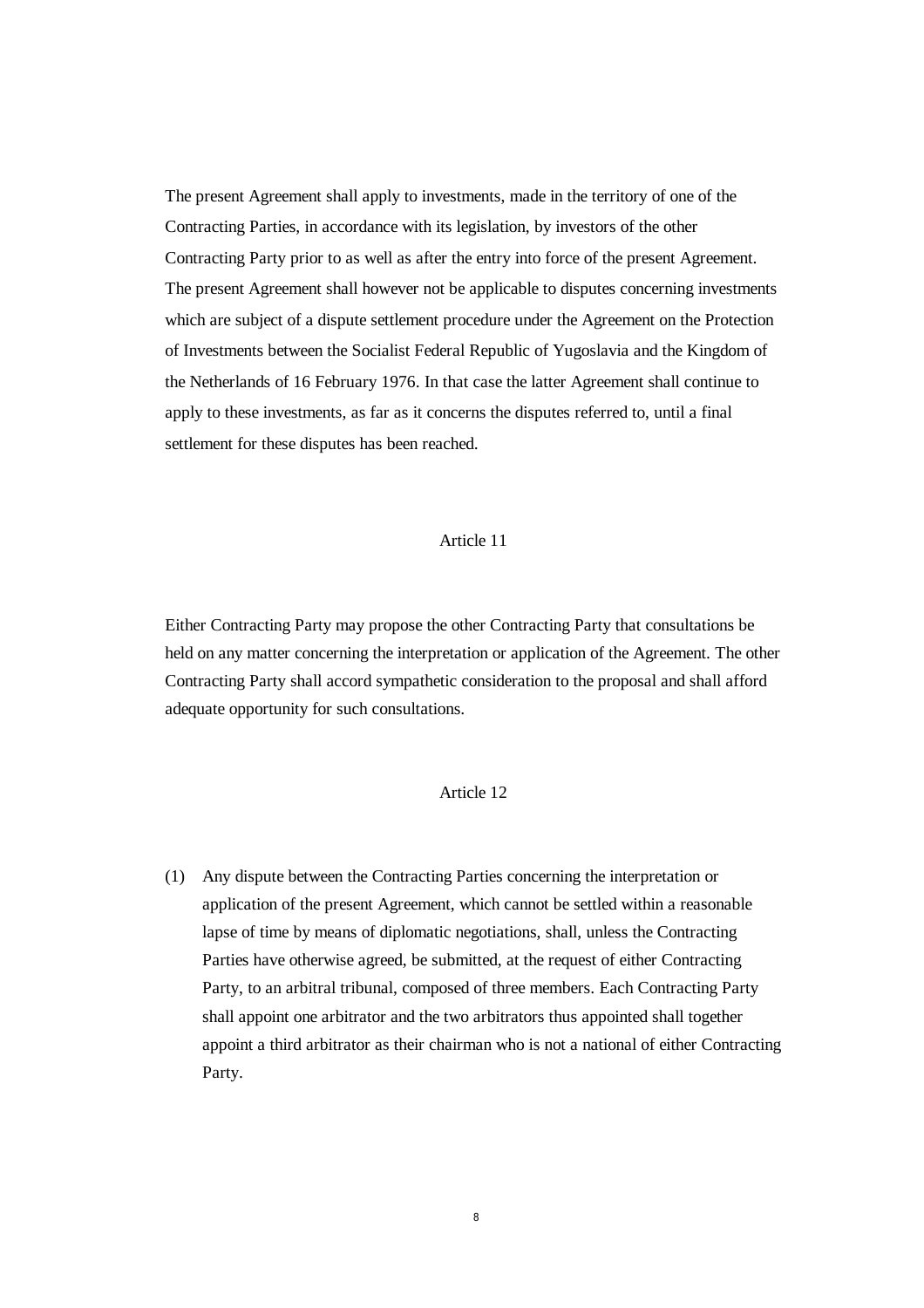- (2) If one of the Contracting Parties fails to appoint its arbitrator and has not proceeded to do so within two months after an invitation from the other Contracting Party to make such appointment, the latter Contracting Party may invite the President of the International Court of Justice to make the necessary appointment.
- (3) If the two arbitrators are unable to reach agreement, in the two months following their appointment, on the choice of the third arbitrator, either Contracting Party may invite the President of the International Court of Justice, to make the necessary appointment.
- (4) If, in the cases provided for in the paragraphs (2) and (3) of this Article, the President of the International Court of Justice is prevented from discharging the said function or is a national of either Contracting Party, the Vice-President shall be invited to make the necessary appointments. If the Vice-President is prevented from discharging the said function or is a national of either Contracting Party the most senior member of the Court available who is not a national of either Contracting Party shall be invited to make the necessary appointments.
- (5) The tribunal shall decide on the basis of respect for the law. Before the tribunal decides, it may at any stage of the proceedings propose to the Contracting Parties that the dispute be settled amicably. The foregoing provisions shall not prejudice settlement of the dispute ex aequo et bono if the Contracting Parties so agree.
- (6) Unless the Contracting Parties decide otherwise, the tribunal shall determine its own procedure.
- (7) The tribunal shall reach its decision by a majority of votes. Such decision shall be final and binding on the Contracting Parties.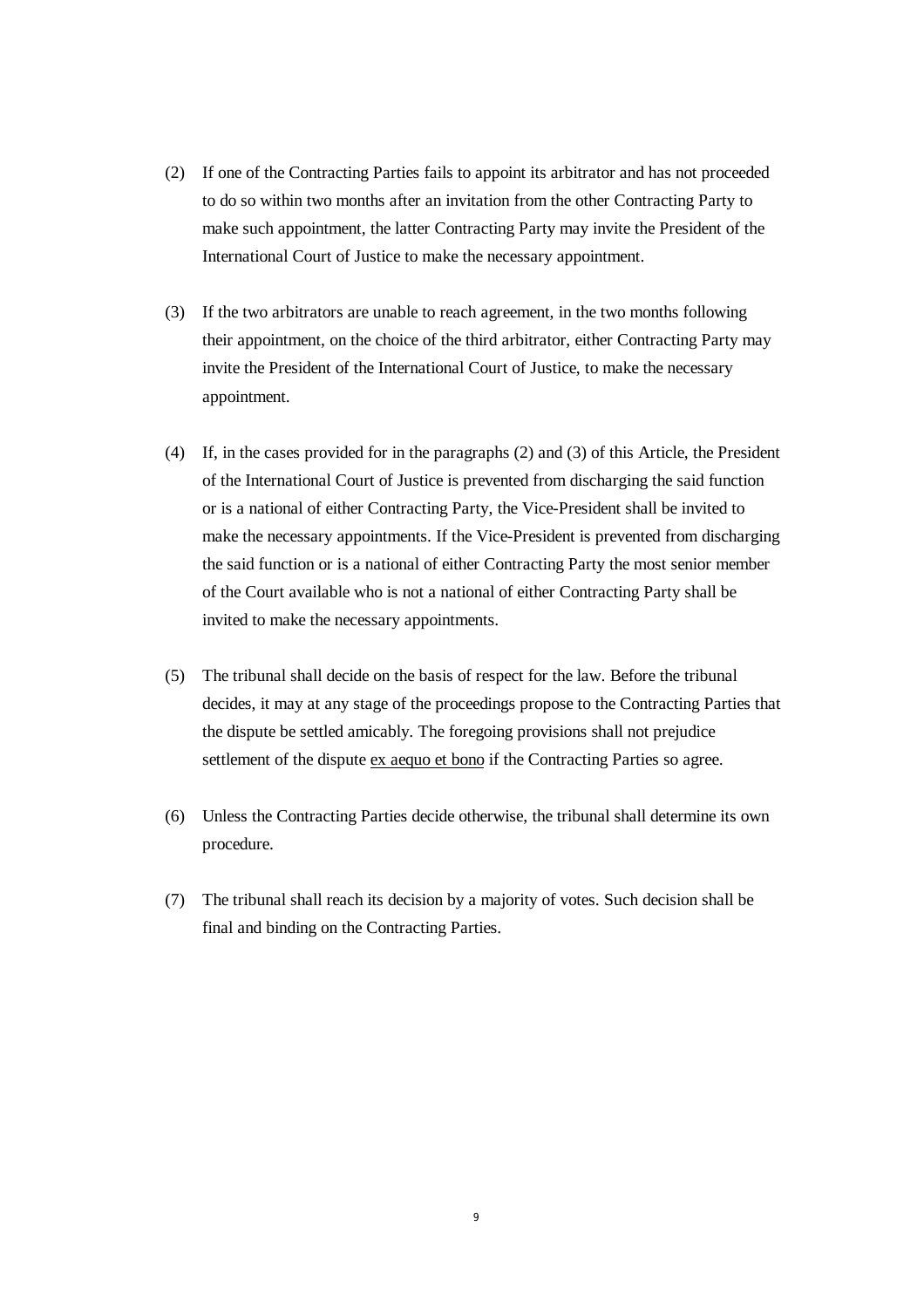As regards the Kingdom of the Netherlands, the present Agreement shall apply to the part of the Kingdom in Europe, to the Netherlands Antilles and to Aruba, unless the notification provided for in Article 14, paragraph (1) provides otherwise.

#### Article 14

- (1) The present Agreement shall enter into force on the first day of the second month following the date on which the Contracting Parties have notified each other in writing that their constitutionally required procedures have been complied with, and shall remain in force for a period of fifteen years.
- (2) Unless notice of termination has been given by either Contracting Party at least six months before the date of the expiry of its validity, the present Agreement shall be extended tacitly for periods of ten years, whereby each Contracting Party reserves the right to terminate the Agreement upon notice of at least six months before the date of expiry of the current period of validity.
- (3) In respect of investments made before the date of the termination of the present Agreement the foregoing Articles shall continue to be effective for a further period of fifteen years from that date.
- (4) Subject to the period mentioned in paragraph (2) of this Article, the Kingdom of the Netherlands shall be entitled to terminate the application of the present Agreement separately in respect of any of the parts of the Kingdom.
- (5) On the day of entry into force of the present Agreement, the Agreement on the Protection of Investments between the Socialist Federal Republic of Yugoslavia and the Kingdom of the Netherlands of 16 February 1976 shall be terminated, except for the purpose of settlement of existing disputes as referred to in Article 10 of the present Agreement